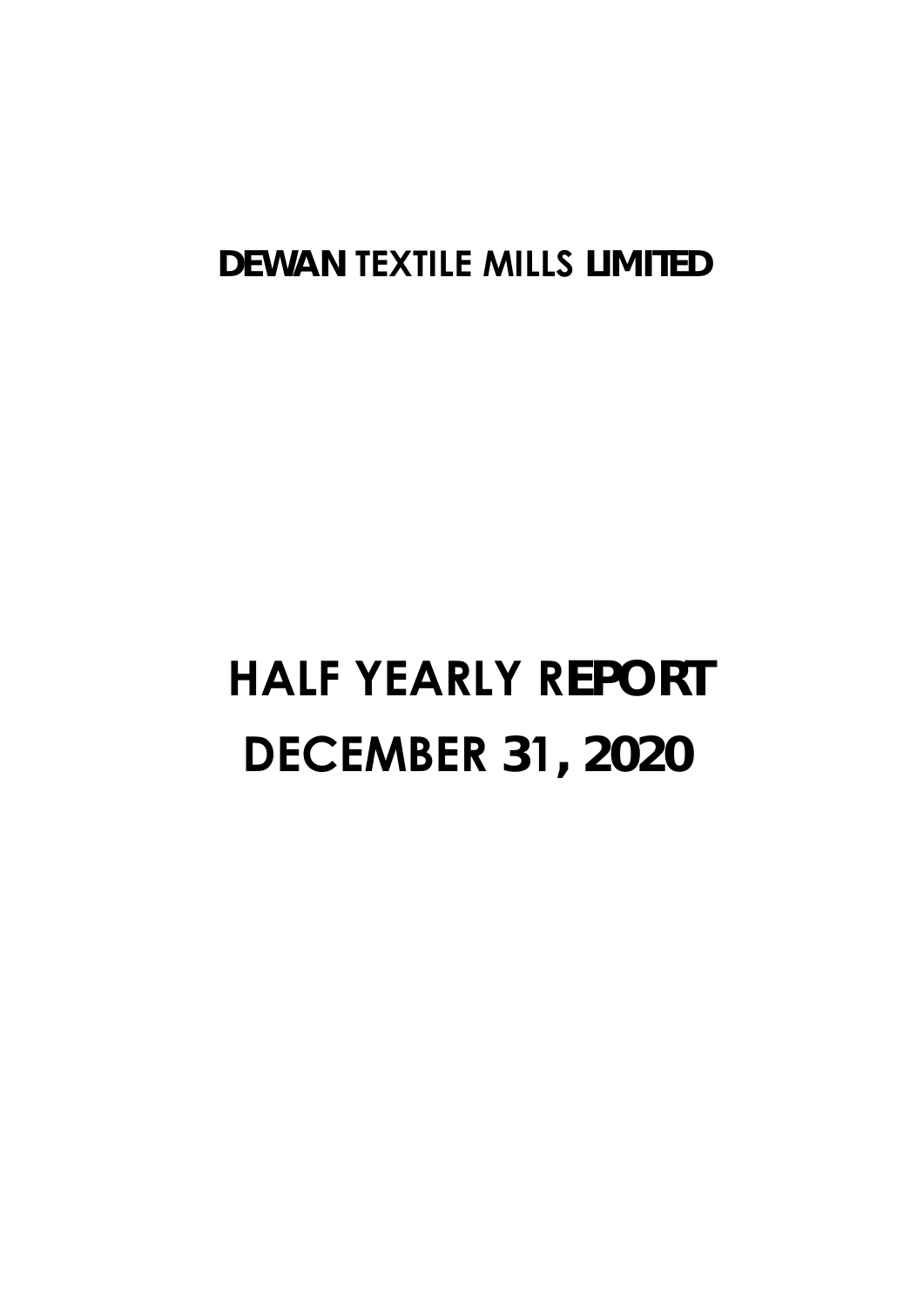#### **DEWAN TEXTILE MILLS LIMITED COMPANY INFORMATION**

| <b>Executive Directors</b>                                              | : Mr. Ishtiaq Ahmed - Chief Executive Officer & Director                                                                                                                                                                                              |
|-------------------------------------------------------------------------|-------------------------------------------------------------------------------------------------------------------------------------------------------------------------------------------------------------------------------------------------------|
| Non-Exective Director                                                   | : Mr. Ghazanfar Baber Siddiqi (Chairman, Board of Director)<br>Mr. Imran Ahmed Javed<br>Syed Maqbool Ali<br>Mr. Muhammad Baqar Jafferi<br>Mr. Zafar Asim                                                                                              |
| <b>Independent Director</b>                                             | : Mr. Aziz-ul-Haque                                                                                                                                                                                                                                   |
| <b>Audit Committee</b>                                                  | : Mr. Aziz-ul-Haque - Chairman<br>Sed Maqbool Ali (Member)<br>Mr. Imran Ahmed Javed (Member)                                                                                                                                                          |
| Human Resources & Remuneration Committee : Mr. Aziz-ul-Haque - Chairman | Sed Maqbool Ali (Member)<br>Mr. Ishtiaq Ahmad - (Member)                                                                                                                                                                                              |
| <b>Auditors</b>                                                         | : Faruq Ali & Co.<br>C-88, Ground Floor, KDA Scheme No. 1, Main Karsaz<br>Road, Opp. Martime Museum Karachi.                                                                                                                                          |
| Company Secretary                                                       | : Mr. Muhammad Hanif German                                                                                                                                                                                                                           |
| Chief Financial Officer                                                 | : Mr. Muhammad Irfan Ali                                                                                                                                                                                                                              |
| Tax Advisor                                                             | : Sharif & Co. Advocates                                                                                                                                                                                                                              |
| Legal Advisor                                                           | : Abbas & Atif Law Associates                                                                                                                                                                                                                         |
| <b>Bankers</b>                                                          | : Habib Bank Limited<br>Standard Chartered Bank Pakistan Limited<br>Meezan Bank Limited<br>United Bank Limited<br>Bank Al-Falah Ltd<br>Silk Bank Limited<br>NIB Bank Limited<br>Summit Bank Limited<br>Faysal Bank Limited<br><b>MCB Bank Limited</b> |
| Registered Office                                                       | : Dewan Centre, 3-A Lalazar<br>Beach Hotel Road, Karaci                                                                                                                                                                                               |
| Shares Registrar & Transfer Agent                                       | : BMF Consultants Pakistan (Private) Limited<br>Anum Estate Building, Room No. 310 & 311,<br>3rd Floor, 49, Darul Aman Society, Main Shahrah-e-Faisal<br>adjacent to Baloch Colony Bridge, Karachi 75350, Pakistan.                                   |
| Factory Office                                                          | : H/20 & H/26, S.I.T.E., Kotri,<br>District Jamshoro, Sind, Pakistan                                                                                                                                                                                  |
| Website                                                                 | : www.yousufdewan.com                                                                                                                                                                                                                                 |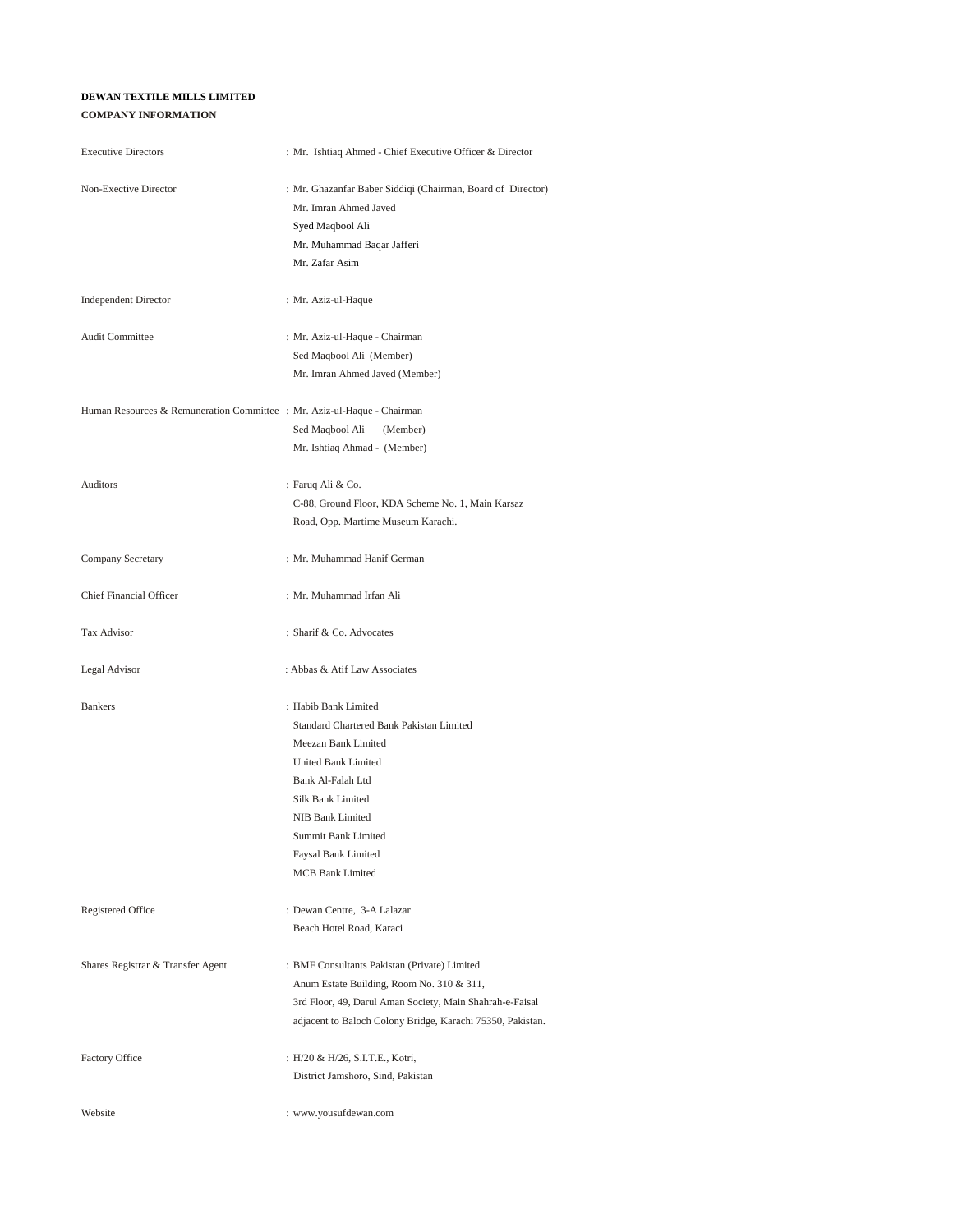#### **DEWAN TEXTILE MILLS LIMITED DIRECTORS' REPORT**

#### **IN THE NAME OF ALLAH; THE MOST GRACIOUS AND MERCIFUL**

#### IF YE GIVE THANKS, I WILL GIVE YOU MORE **(HOLY QURAN)**

The Board of Directors of your Company is pleased to present unaudited condensed interim financial statements for the half year ended December 31, 2020 in compliance with the requirements of section 237 of the Companies Act, 2017 and code of corporate governance issued by Securities and Exchange Commission of Pakistan.

#### **Operating results and performance: (Factory Shutdown)**

The operating results for the year under review are as follows:

|                                | 'Rupees'        |
|--------------------------------|-----------------|
| <b>SALES - NET</b>             | 18,905,000      |
| COST OF SALES                  | (80,179,154)    |
| <b>GROSS LOSS</b>              | (61, 274, 154)  |
| <b>ADMINISTRATIVE EXPENSES</b> | (2,828,204)     |
| <b>OPERATING LOSS</b>          | (64, 102, 358)  |
| <b>FINANCE COST</b>            | (123, 853, 016) |
| OTHER CHARGES                  | (39,133,875)    |
| <b>LOSS BEFORE TAXATION</b>    | (227,089,249)   |
| <b>TAXATION</b>                | 8,201,751       |
| <b>LOSS AFTER TAXATION</b>     | (218,887,498)   |

Company's operational sales for the period remained nil due to closure of operations, the sales appearing in financial statements represent yarn stock sales during the period under consideration. The Company, for the time being, has suspended its manufacturing operations since December 2015 which could not be resumed due to adverse scenario faced by the industry, lesser market demand and working capital constraints.

The auditors of the Company have expressed adverse conclusion in their review report on going concern assumption due to closure of operations, default in repayment of installments of restructured liabilities and related nonprovisioning of mark-up and provision for doubtful debts as explained in their review report. The condensed interim financial statements have been prepared using going concern assumption as the company has approached its lenders for further restructuring of its liabilities, which is in process. Management is hopeful that such revision will be finalized soon which will enable the company to resume its operations. Management continuously assesses the recoverability of trade debts and provisions are made accordingly.

#### **Future Outlook**

Management is endeavoring to resume the production of the company as soon as the situation in near future improves. With the availability of COVID-19 vaccines, it is expected that globally, the impact of pandemic will now be minimized and accordingly the global economic activities will resume to normalcy. Though there were slight hiccups during second wave, but overall Pakistan as a nation showed discipline and resolve. As we moved into new financial year, things started picking momentum for Pakistan. Exports and remittances moved upward. The Country's export for this period has increased by 5.09% (in USD terms) as compared to SPLY indicating better opportunities for local industries. Remittances have increased by 24.89% (in USD terms) in this period as compared to SPLY. Likewise, PKR has also strengthened against USD during the period under review, closing at PKR159.83/USD in Dec-20 versus PKR168.05/USD in Jun-20.

Despite the signs of economic resilience and recovery, there may be some pressure on current account due to high imports of Raw Cotton because of continuous decline in cotton crop cultivation as well as increase in international cotton price mainly because of rising demand & disruption in US cotton supplies, recent removal of regulatory duty on import of synthetic yarn and cotton yarn, import of plant and machinery, increasing trend in international Oil prices. These factors may push the exchange rate upward in short term. Further, the challenges of rising debt, high inflation, increased cost of living, unstable political conditions and geopolitical tensions may obscure the outlook.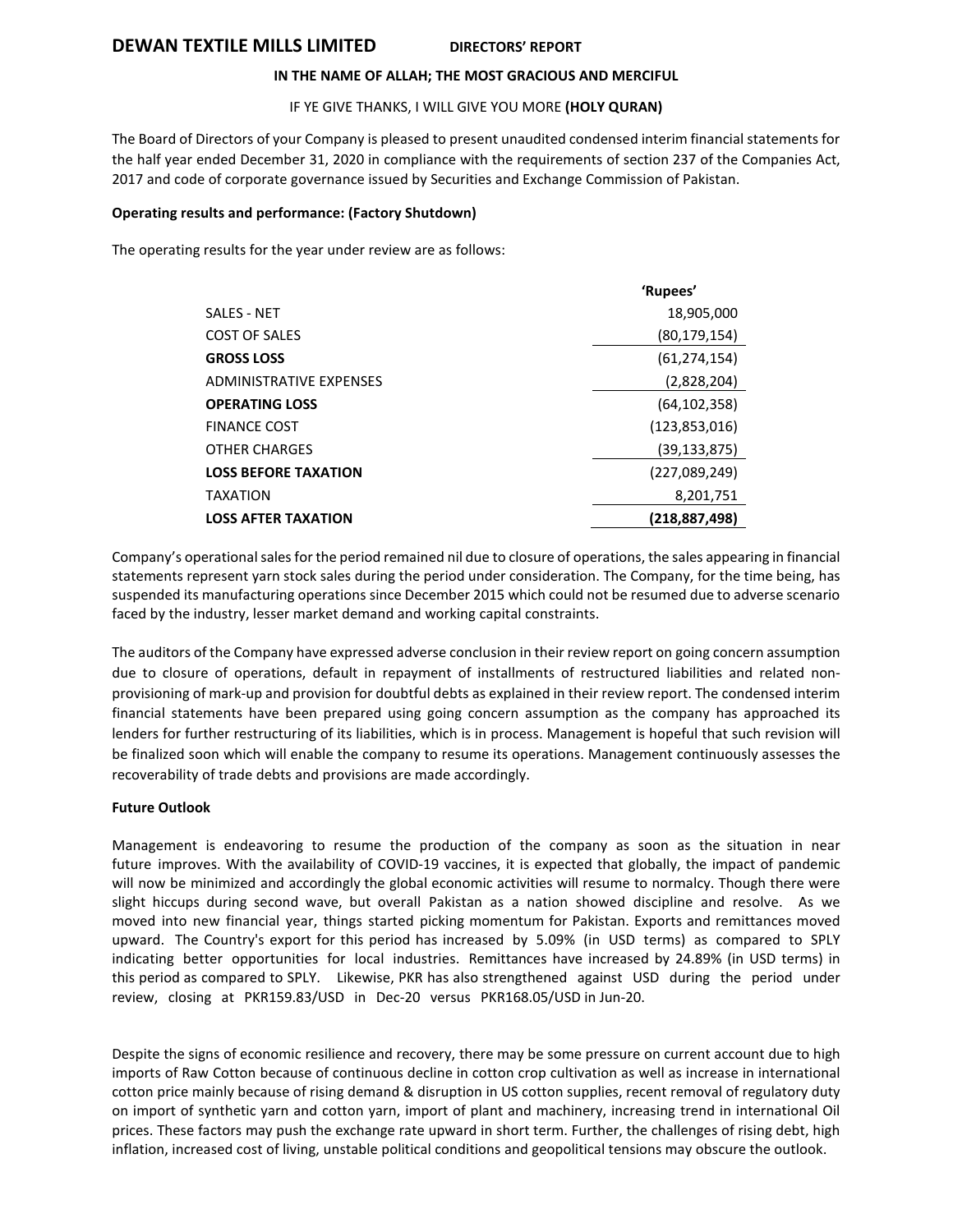### **DEWAN TEXTILE MILLS LIMITED DIRECTORS' REPORT**

#### **Conclusion**

In conclusion, we bow beg and pray to Almighty Allah, Rahman-o-Rahim, in the name of our beloved Prophet Muhammad (Peace be upon him) for the continued showering of his blessings, Guidance, strength, health and prosperity to us, our company, country and nation, and also pray to Almighty Allah to bestow peace, Harmony, brotherhood and unity in true Islamic spirit to whole of Muslim Ummah; Ameen: Summa Ameen

LO-MY LORD IS INDEED HEARER OF PRAYER (HOLY QURAN)

By and under Authority of the Board of Directors

**Ishtiaq Ahmed Chief Executive Officer**

**Zafar Asim**

**Director**

Dated: February 22, 2021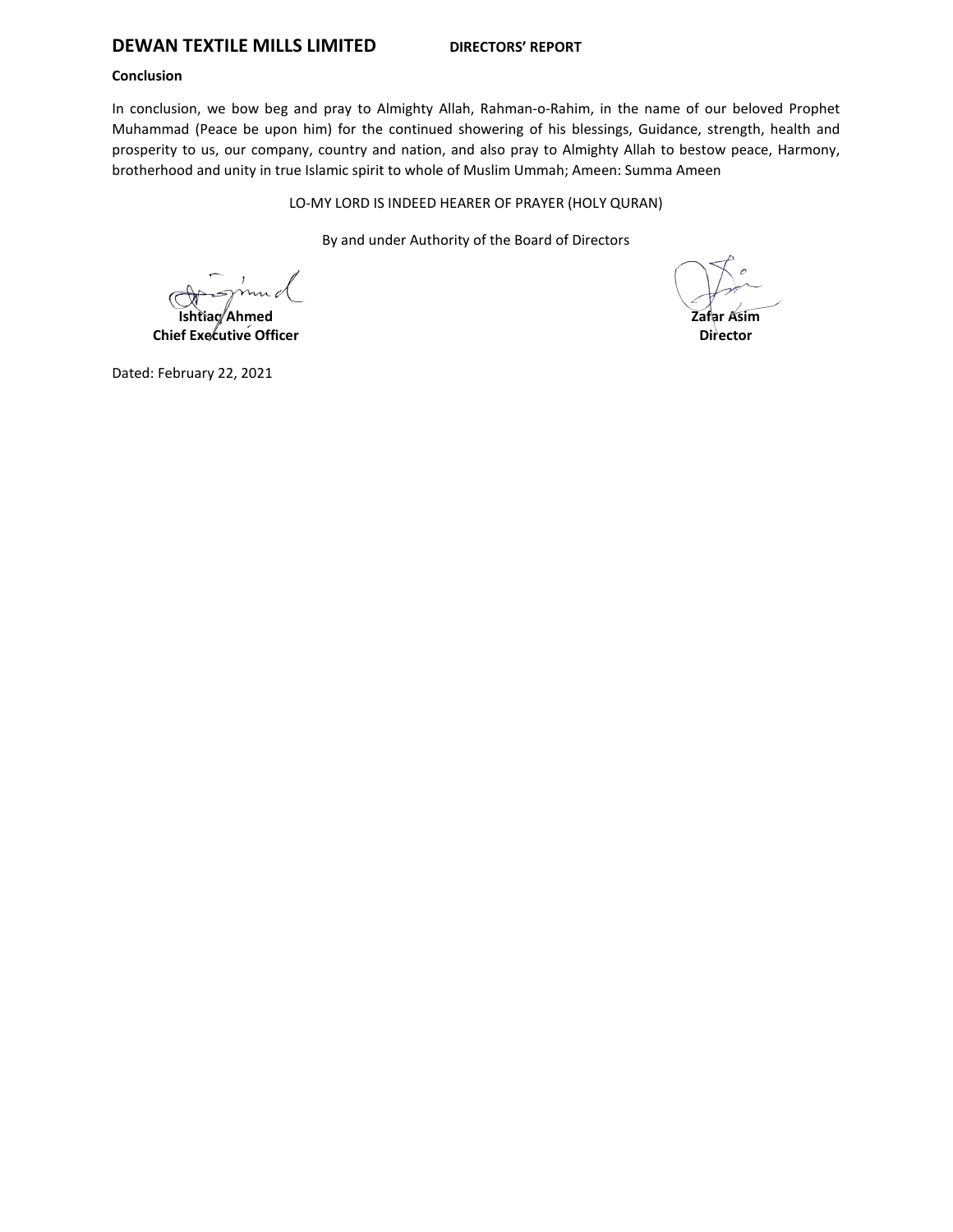#### **INDEPENDENT AUDITOR'S REVIEW REPORT To the members of Dewan Textile Mills Limited Report on review of Condensed Interim Financial Statements**

#### **Introduction**

We have reviewed the accompanying condensed interim statement of financial position of Dewan Textile Mills Limited as at 31 December 2020 and the related condensed interim statement of profit or loss and other comprehensive income, condensed interim statement of changes in equity, and condensed interim statement of cash flows, and notes to the financial statements for the six-month period then ended (here-in-after referred to as the "interim financial statements"). Management is responsible for the preparation and presentation of this interim financial statements in accordance with accounting and reporting standards as applicable in Pakistan for interim financial reporting. Our responsibility is to express a conclusion on these interim financial statements based on our review. The figures of the condensed interim statement of profit or loss and other comprehensive income for the quarters ended 31 December 2020 and 31 December 2019 have not been reviewed and we do not express a conclusion thereon.

#### **Scope of review**

We conducted our review in accordance with the International Standard on Review Engagements 2410, "Review of Interim Financial Information Performed by the Independent Auditor of the Entity". A review of interim financial statements consists of making inquiries, primarily of persons responsible for financial and accounting matters, and applying analytical and other review procedures. A review is substantially less in scope than an audit conducted in accordance with International Standards on Auditing and consequently does not enable us to obtain assurance that we would become aware of all significant matters that might be identified in an audit. Accordingly, we do not express an audit opinion.

#### **Basis for adverse conclusion**

- a) The condensed interim financial statement for the period ended 31 December 2020 have been prepared on going concern assumption despite of the fact that the Company incurred loss after taxation of Rs.218.887 million and as of that date it has negative revenue reserves of Rs.4,806.943 million which resulted in negative equity of Rs.3,620.176 million and its current liabilities exceeded its current assets by Rs.4,799.407 million and total assets by Rs.3,330.767 million (excluding the effect of non-provided markup and restructured liabilities classified under non-current liabilities). In previous years, the Company defaulted in repayment of installments of restructured liabilities, hence as per terms of restructuring, the entire restructured liabilities of Rs.2,945.283 along with markup of Rs.1,463.615 million (eligible for waiver outstanding as of date of restructuring) have become immediately payable, therefore provision for markup should be made in these financial statements. Further, the Company's manufacturing operations has been suspended since December 2015 and could not been resumed till the date of this report. These conditions lead us to believe that going concern assumption used in preparation of this condensed interim financial statements is inappropriate; consequently, the assets and liabilities should have been stated at their realisable and settlement amounts respectively.
- b) The Company has not made provision of markup for the period amounting to Rs.20.714 million (up to the period ended 31 December 2020: Rs.537.720 million) (refer note 11) on account of restructuring proposal offered to the lenders. In our opinion, since the proposal has not been accepted by the lenders so far and the lenders, instead of accepting the restructuring proposal, have preferred filing suits against the Company, therefore the provision of mark-up should be made in these financial statements. Had the provisions of mark-ups, including the mark-up discussed in preceding paragraph, been made in the condensed interim financial statements, the loss after taxation for the period would have been higher by Rs.20.714 million and markup payable would have been higher and shareholders' equity would have been lower by Rs.537.720 million.
- c) The trade debts include receivables of Rs.659.081 million which are past due and impaired, against which a provision for doubtful debts to the extent of Rs.545.205 million has been made up to the 31 December 2019 which should have been increased by Rs.113.876 million. Had the provision been made in this condensed interim financial information, the loss after taxation would have been higher, trade debts and shareholders' equity would have been lower by Rs.113.876 million.

#### **Adverse Conclusion**

Our review indicates that, because of the significance of the matters discussed in paragraph (a) to (c) above, this condensed interim financial information is not prepared, in all material respects, in accordance with approved accounting standards as applicable in Pakistan.

The engagement partner on the audit resulting in this independent auditor's report is Fasih uz Zaman.

unnalis **CHARTERED ACCOUNTANTS (Fasih uz Zaman)** 

**Place: Karachi Dated: February 22, 2021** 

*Page 1 of 1*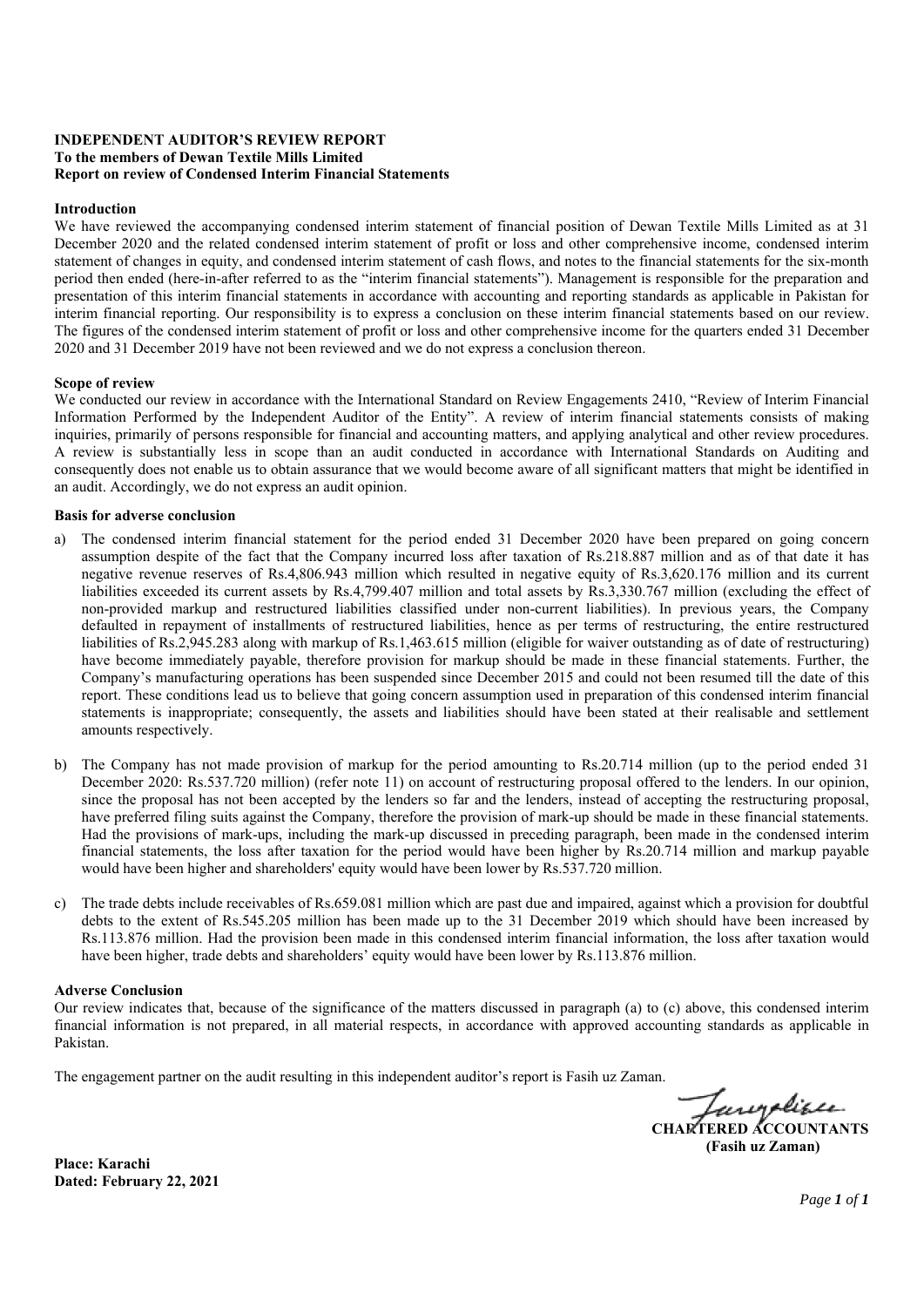#### **DEWAN TEXTILE MILLS LIMITED CONDENSED INTERIM STATEMENT OF FINANCIAL POSITION AS AT 31 DECEMBER 2020**

|                                                                     | <b>Notes</b>   | (Un-audited)<br>31 December<br>2020    | (Audited)<br>30 June<br>2020 |
|---------------------------------------------------------------------|----------------|----------------------------------------|------------------------------|
| <b>EQUITY AND LIABILITIES</b>                                       |                | -------------- (Rupees) -------------- |                              |
| <b>SHARE CAPITAL AND RESERVES</b>                                   |                |                                        |                              |
| Authorised share capital                                            |                |                                        |                              |
| 50,000,000 (June 2020: 50,000,000) Ordinary shares of Rs. 10/- each |                | 500,000,000                            | 500,000,000                  |
| Issued, subscribed and paid-up share capital                        |                | 460,646,090                            | 460,646,090                  |
| Revenue reserves                                                    |                |                                        |                              |
| General reserve                                                     |                | 333,000,000                            | 333,000,000                  |
| <b>Accumulated losses</b>                                           |                | (5,139,942,553)                        | (4,941,829,473)              |
| Capital reserves                                                    |                |                                        |                              |
| Surplus on revaluation of property, plant and equipment             |                | 726,120,283                            | 746,894,701                  |
|                                                                     |                | (3,620,176,180)                        | (3,401,288,682)              |
| <b>NON-CURRENT LIABILITIES</b>                                      |                |                                        |                              |
| Long term financing                                                 |                | 139,548,826                            | 131,461,304                  |
| Deferred taxation                                                   | 6              | 149,859,862                            | 158, 345, 188                |
|                                                                     |                | 289,408,688                            | 289,806,492                  |
| <b>CURRENT LIABILITIES</b>                                          |                |                                        |                              |
| Trade and other payables                                            |                | 183,614,293                            | 181,456,407                  |
| Mark-up accrued                                                     |                | 1,503,430,113                          | 1,389,200,387                |
| Short term borrowings                                               |                | 536,067,283                            | 552,562,806                  |
| Liability for staff gratuity                                        |                | 50,737,788                             | 50,770,926                   |
| Unclaimed dividend                                                  |                | 254,206                                | 254,206                      |
| Current and overdue portion of long term financing                  |                | 2,945,282,769                          | 2,945,482,769                |
|                                                                     |                | 5,219,386,452                          | 5,119,727,501                |
| <b>CONTINGENCIES AND COMMITMENTS</b>                                | $\overline{7}$ |                                        |                              |
|                                                                     |                | 1,888,618,960                          | 2,008,245,311                |
| <b>ASSETS</b>                                                       |                |                                        |                              |
| <b>NON-CURRENT ASSETS</b>                                           |                |                                        |                              |
| Property, plant and equipment                                       | 8              | 1,456,627,745                          | 1,516,369,727                |
| Long term investment                                                | 9              |                                        |                              |
| Long term deposits                                                  |                | 12,012,134                             | 12,012,134                   |
|                                                                     |                | 1,468,639,879                          | 1,528,381,861                |
| <b>CURRENT ASSETS</b>                                               |                |                                        |                              |
| Stores and spares                                                   |                | 30,677,433                             | 30,677,433                   |
| Stock in trade                                                      | 10             | 241,217,205                            | 256,310,135                  |
| Trade debtors - Unsecured                                           |                | 113,965,634                            | 158,872,828                  |
| Advances - Considered good                                          |                | 1,604,815                              | 1,685,365                    |
| Short term deposits and other receivable                            |                | 4,120,116                              | 4,120,116                    |
| Taxes recoverable - Net                                             |                | 22,992,507                             | 23,129,092                   |
| Cash and bank balances                                              |                | 5,401,371                              | 5,068,481                    |
|                                                                     |                | 419,979,081                            | 479,863,450                  |
|                                                                     |                | 1,888,618,960                          | 2,008,245,311                |

**Ishtiaq Ahmed**<br>**Ishtiaq Ahmed**<br>**CEO & Director** 

**CEO/& Director Director Director Director Chief Financeial Officer Director Director Muhammad Irfan Ali Zafar Asim**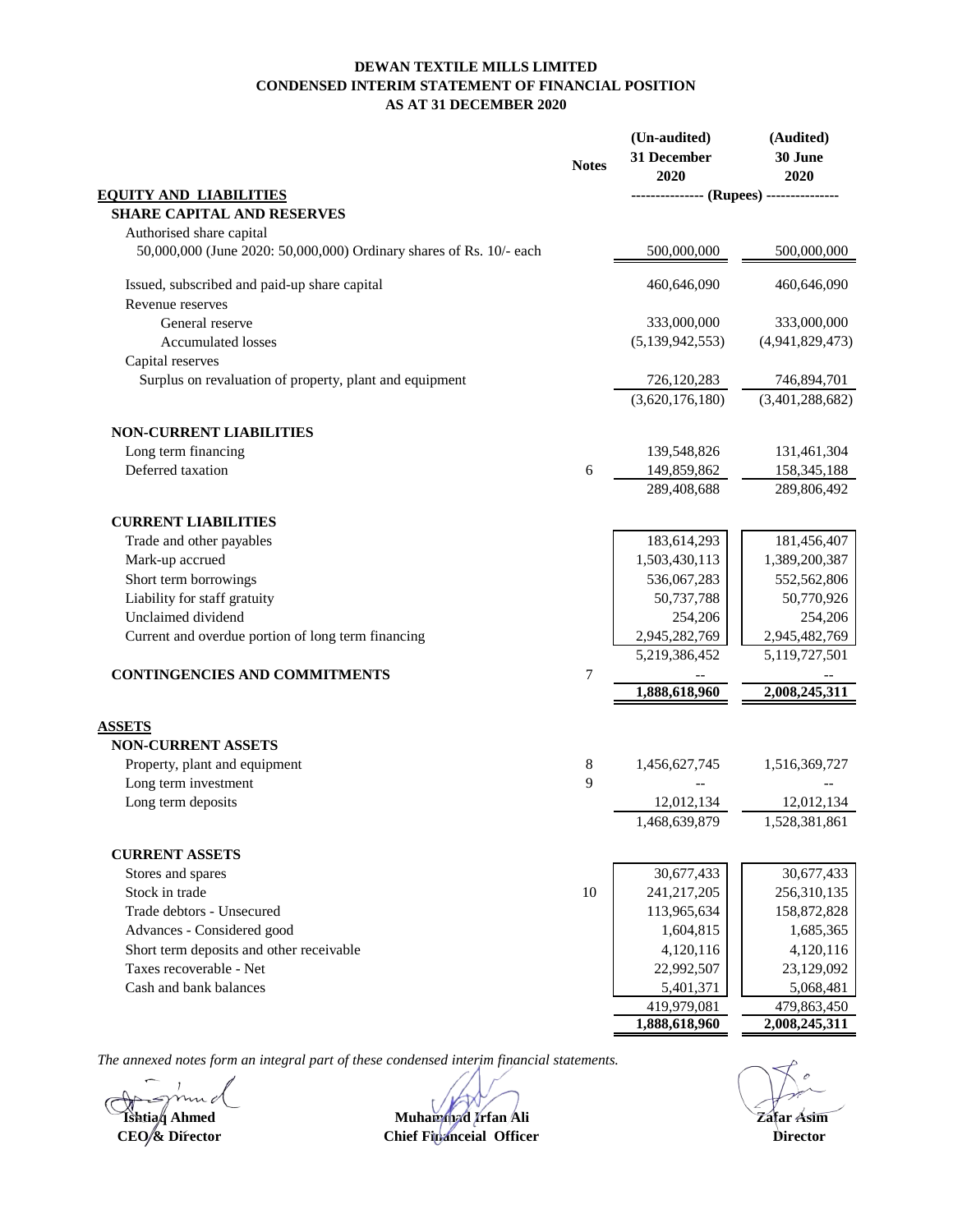#### **DEWAN TEXTILE MILLS LIMITED CONDENSED INTERIM STATEMENT OF PROFIT OR LOSS FOR THE HALF YEAR ENDED 31 DECEMBER 2020 - Unaudited**

|                                      |              | <b>Half Year Ended</b> |                            | <b>Quarter Ended</b>     |                     |  |
|--------------------------------------|--------------|------------------------|----------------------------|--------------------------|---------------------|--|
|                                      | <b>Notes</b> | 31 December<br>2020    | 31 December<br>2019        | 31 December<br>2020      | 31 December<br>2019 |  |
|                                      |              |                        | - (Rupees) --------------- | ------------- (Rupees) - |                     |  |
| Sales - Net                          |              | 18,905,000             |                            | 18,905,000               |                     |  |
| Cost of sales                        |              | (80, 179, 154)         | (76, 330, 746)             | (47, 941, 792)           | (38, 245, 334)      |  |
| Gross (loss)                         |              | (61, 274, 154)         | (76,330,746)               | (29,036,792)             | (38, 245, 334)      |  |
| <b>Operating expenses</b>            |              |                        |                            |                          |                     |  |
| Administrative and general expenses  |              | (2,828,204)            | (3,108,103)                | (1,850,042)              | (1,822,224)         |  |
| Operating (loss)                     |              | (64, 102, 358)         | (79, 438, 849)             | (30, 886, 834)           | (40,067,558)        |  |
| Finance cost                         | 11           | (123, 853, 016)        | (201, 217, 251)            | (63, 489, 362)           | (100, 766, 302)     |  |
| Other charges                        |              | (39, 133, 875)         |                            | (39, 133, 875)           |                     |  |
|                                      |              | (162, 986, 891)        | (201, 217, 251)            | (102, 623, 237)          | (100, 766, 302)     |  |
| (Loss) before taxation               |              | (227,089,249)          | (280, 656, 100)            | (133,510,071)            | (140, 833, 860)     |  |
| Taxation                             |              |                        |                            |                          |                     |  |
| - Current                            |              | (283, 575)             |                            | (283, 575)               |                     |  |
| - Deferred                           |              | 8,485,326              | 9,638,535                  | 4,242,663                | 4,819,268           |  |
|                                      |              | 8,201,751              | 9,638,535                  | 3,959,088                | 4,819,268           |  |
| (Loss) for the period                |              | (218, 887, 498)        | (271, 017, 565)            | (129, 550, 983)          | (136, 014, 592)     |  |
| (Loss) per share - Basic and diluted | 12           | (4.75)                 | (5.88)                     | (2.81)                   | (2.95)              |  |

**Ishtiaq Ahmed CEO & Director**

**Muhammad Irfan Ali Zafar Asim Chief Financeial Officer**

**Director**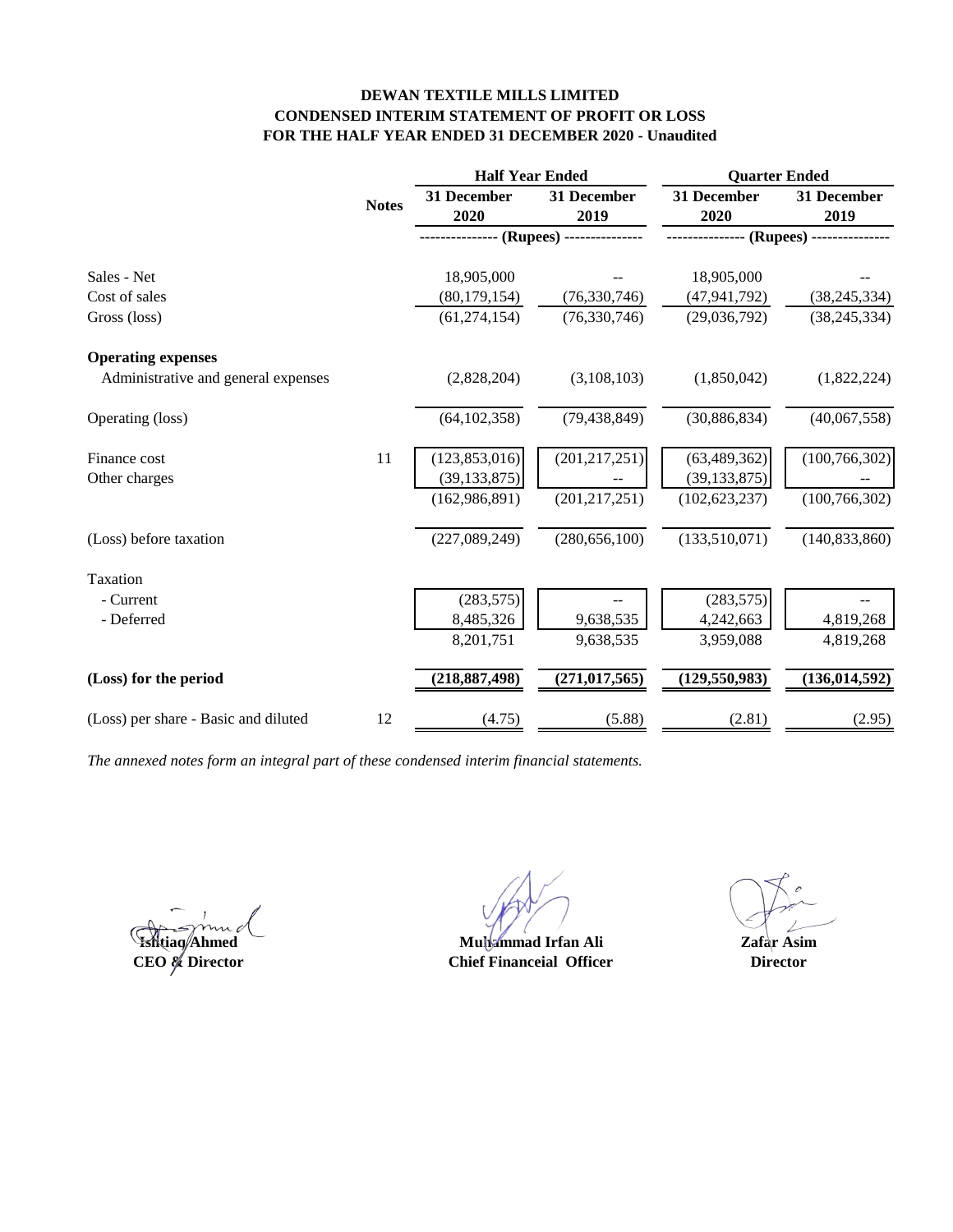#### **DEWAN TEXTILE MILLS LIMITED CONDENSED INTERIM STATEMENT OF COMPREHENSIVE INCOME FOR THE HALF YEAR ENDED 31 DECEMBER 2020 - Unaudited**

|                                                                                                |              | <b>Half Year Ended</b> |                     | <b>Ouarter Ended</b> |                          |
|------------------------------------------------------------------------------------------------|--------------|------------------------|---------------------|----------------------|--------------------------|
|                                                                                                | <b>Notes</b> | 31 December<br>2020    | 31 December<br>2019 | 31 December<br>2020  | 31 December<br>2019      |
|                                                                                                |              |                        | $(Rupees) -$        |                      | (Rupees) --------------- |
| (Loss) for the period                                                                          |              | (218, 887, 498)        | (271, 017, 565)     | (129, 550, 983)      | (136, 014, 592)          |
| Other comprehensive income:                                                                    |              |                        |                     |                      |                          |
| Effect of change in<br>tax rates on balance of revaluation on<br>property, plant and equipment |              |                        | $- -$               |                      |                          |
| Total comprehensive (loss) for the period                                                      |              | (218, 887, 498)        | (271, 017, 565)     | (129, 550, 983)      | (136, 014, 592)          |

**Ishtiaq Ahmed**<br> **Ishtiaq Ahmed**<br> **CEO & Director**<br> **CHEO & Director**<br> **CHEO & Director**<br> **CHEO & Director Chief Financeial Officer** 

**Director**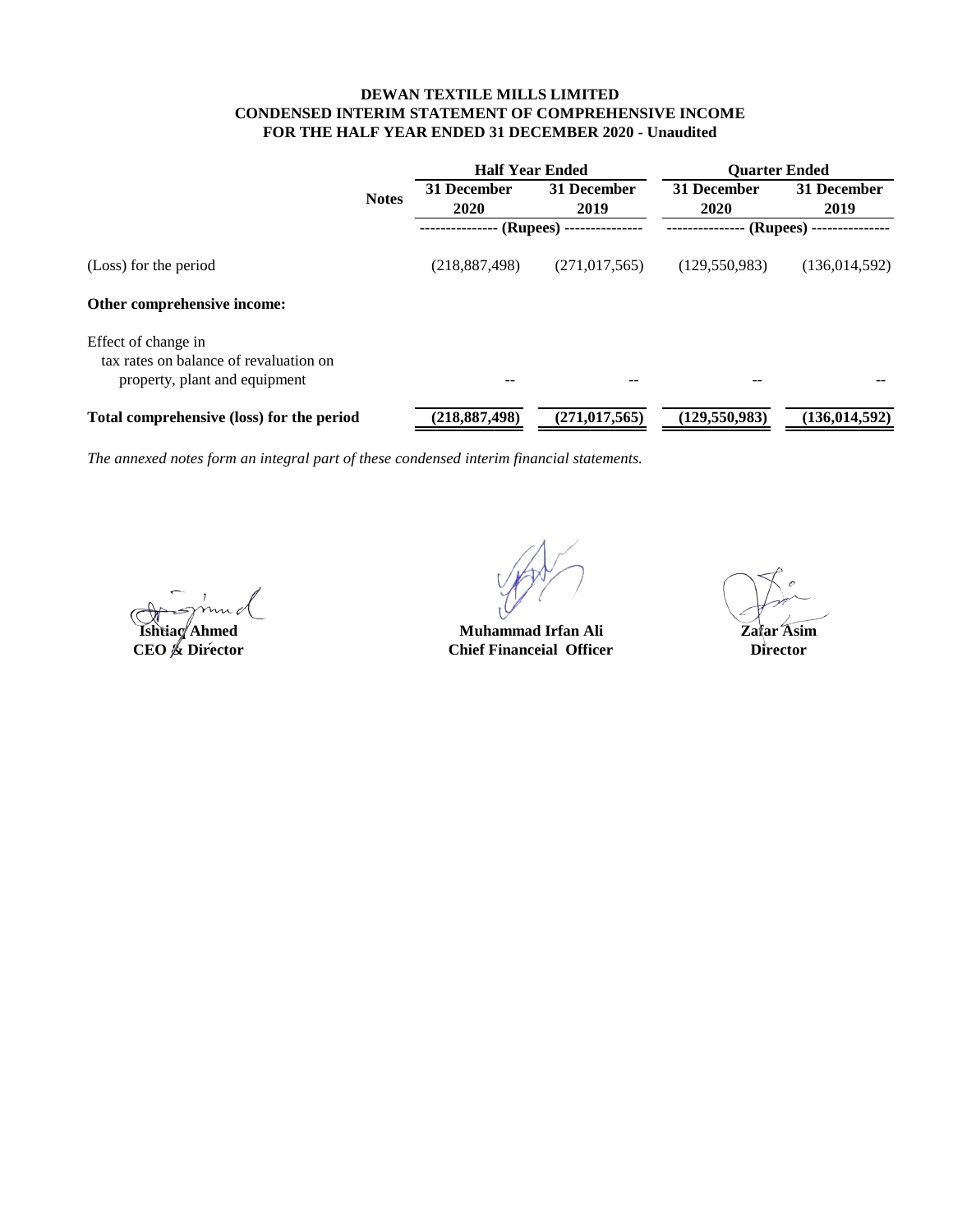#### **DEWAN TEXTILE MILLS LIMITED CONDENSED INTERIM STATEMENT OF CHANGES IN EQUITY FOR THE HALF YEAR ENDED 31 DECEMBER 2020 - Unaudited**

|                                           |                                                              | <b>Revenue reserves</b>  |                              | <b>Capital reserves</b>          |                                                                         |                     |
|-------------------------------------------|--------------------------------------------------------------|--------------------------|------------------------------|----------------------------------|-------------------------------------------------------------------------|---------------------|
|                                           | <b>Issued.</b><br>subscribed<br>and paid-up<br>share capital | General<br>reserve       | <b>Accumulated</b><br>losses | <b>Total revenue</b><br>reserves | <b>Surplus on</b><br>revaluation of<br>property, plant<br>and equipment | <b>Total equity</b> |
|                                           |                                                              |                          |                              | (Rupees) --                      |                                                                         |                     |
| Balance as on 1 July 2019                 | 460,646,090                                                  | 333,000,000              | (4,382,247,527)              | (4,049,247,527)                  | 794,090,283                                                             | (2,794,511,154)     |
| Total comprehensive (loss) for the period |                                                              |                          |                              |                                  |                                                                         |                     |
| (Loss) for the period                     |                                                              | $\overline{\phantom{a}}$ | (271, 017, 565)              | (271, 017, 565)                  | --                                                                      | (271, 017, 565)     |
| Other comprehensive income                |                                                              |                          |                              |                                  |                                                                         |                     |
|                                           |                                                              | $-$                      | (271, 017, 565)              | (271, 017, 565)                  | $\overline{a}$                                                          | (271, 017, 565)     |
| Incremental depreciation transferred      |                                                              |                          |                              |                                  |                                                                         |                     |
| from surplus on revaluation of property,  |                                                              |                          |                              |                                  |                                                                         |                     |
| plant and equipment - Net of tax          |                                                              |                          | 23,597,791                   | 23,597,791                       | (23,597,791)                                                            |                     |
| <b>Balance as at 31 December 2019</b>     | 460,646,090                                                  | 333,000,000              | (4,629,667,301)              | (4,296,667,301)                  | 770,492,492                                                             | (3,065,528,719)     |
| Balance as on 1 July 2020                 | 460,646,090                                                  | 333,000,000              | (4,941,829,473)              | (4,608,829,473)                  | 746,894,701                                                             | (3,401,288,682)     |
| Total comprehensive (loss) for the period |                                                              |                          |                              |                                  |                                                                         |                     |
| (Loss) for the period                     |                                                              | $\overline{a}$           | (218, 887, 498)              | (218, 887, 498)                  |                                                                         | (218, 887, 498)     |
| Other comprehensive income                |                                                              | $\overline{a}$           |                              |                                  |                                                                         |                     |
|                                           |                                                              | $\overline{a}$           | (218, 887, 498)              | (218, 887, 498)                  | --                                                                      | (218, 887, 498)     |
| Incremental depreciation transferred      |                                                              |                          |                              |                                  |                                                                         |                     |
| from surplus on revaluation of property,  |                                                              |                          |                              |                                  |                                                                         |                     |
| plant and equipment - Net of tax          |                                                              |                          | 20,774,418                   | 20,774,418                       | (20,774,418)                                                            |                     |
| Balance as at 31 December 2020            | 460,646,090                                                  | 333,000,000              | (5,139,942,553)              | (4,806,942,553)                  | 726,120,283                                                             | (3,620,176,180)     |

**Ishtigq** Ahmed **CEO & Director**

**Muhammad Irfan Ali Chief Financeial Officer**

**Zafar Asim Director**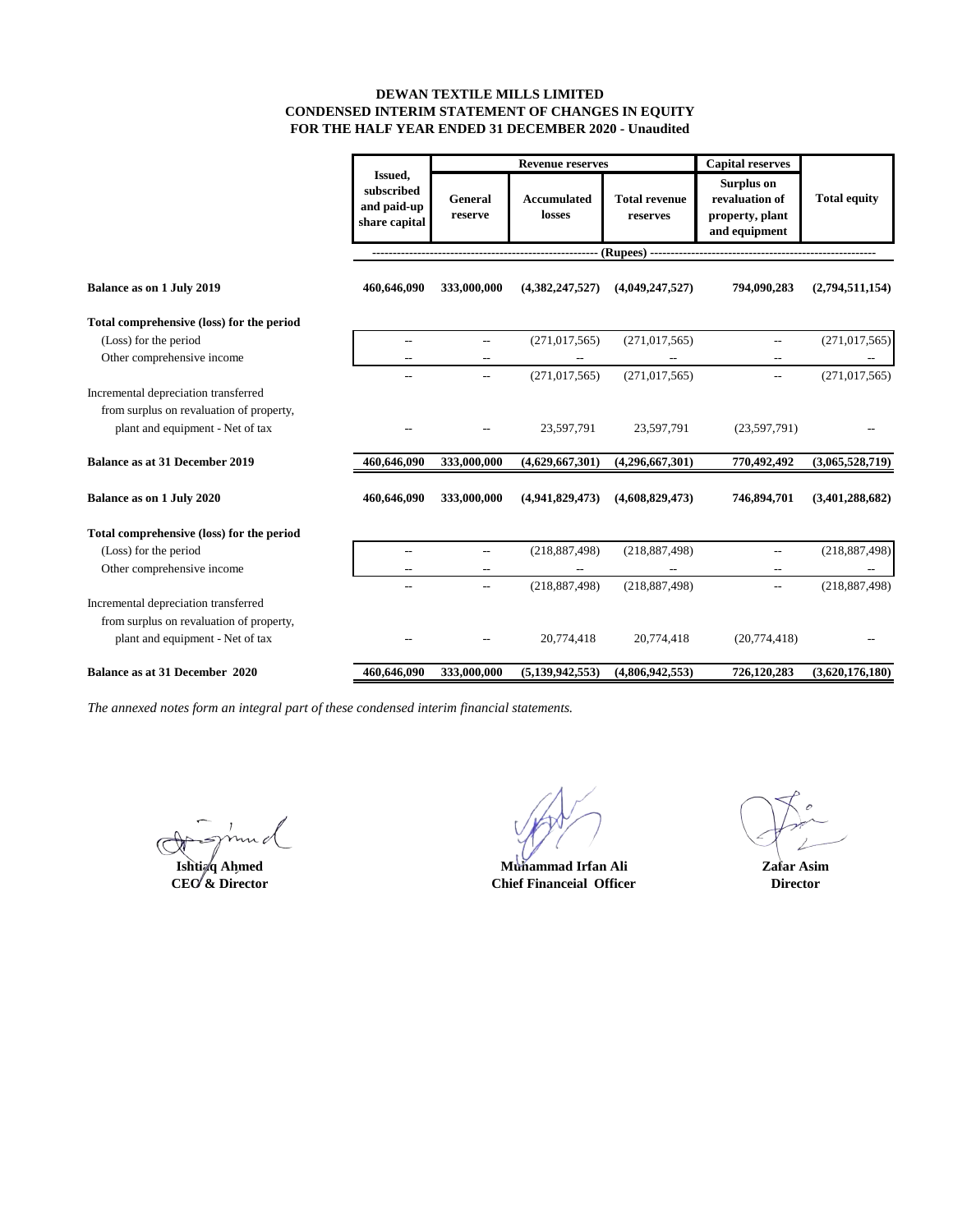#### **DEWAN TEXTILE MILLS LIMITED CONDENSED INTERIM STATEMENT OF CASH FLOWS FOR THE HALF YEAR ENDED 31 DECEMBER 2020 - Unaudited**

|                                                          | <b>Notes</b> | 31 December<br>2020 | 31 December<br>2019                   |
|----------------------------------------------------------|--------------|---------------------|---------------------------------------|
|                                                          |              |                     | ------------ (Rupees) --------------- |
| <b>CASH FLOWS FROM OPERATING ACTIVITIES</b>              |              |                     |                                       |
| (Loss) before taxation                                   |              | (227,089,249)       | (280, 656, 100)                       |
| Adjustment for non-cash and other items:                 |              |                     |                                       |
| Depreciation / amortisation expense                      |              | 59,741,982          | 67,706,682                            |
| Provision for doubtful debts                             |              | 37,988,545          |                                       |
| Interest on Workers' Profit Participation Fund           |              |                     | 250,151                               |
| Unwinding of discount                                    |              | 8,087,522           | 6,267,450                             |
| Finance cost                                             |              | 115,765,494         | 194,949,801                           |
| Cash outflows before working capital changes             |              | (5,505,706)         | (11, 482, 016)                        |
| <b>Working capital changes</b>                           |              |                     |                                       |
| $(Increase) / decrease$ in current assets                |              |                     |                                       |
| Stock in trade                                           |              | 15,092,930          |                                       |
| Trade debtors                                            |              | 6,918,649           | 44,890,701                            |
| Advances                                                 |              | 80,550              | (6,171)                               |
|                                                          |              | 22,092,129          | 44,884,530                            |
| Increase / (decrease) in current liabilities             |              |                     |                                       |
| Trade and other payables                                 |              | 2,157,886           | 1,277,090                             |
| Short term borrowings                                    |              | (16, 495, 523)      | (32, 445, 000)                        |
|                                                          |              | (14, 337, 637)      | (31, 167, 910)                        |
| Cash generated from operations                           |              | 2,248,786           | 2,234,604                             |
| <b>Payments for:</b>                                     |              |                     |                                       |
| Income tax paid - Net                                    |              | (146,990)           | (23,521)                              |
| Gratuity paid                                            |              | (33, 138)           |                                       |
| Finance cost paid                                        |              | (1,535,768)         | (1,723,127)                           |
| Net cash generated from operating activities             |              | 532,890             | 487,956                               |
| <b>CASH FLOWS FROM INVESTING ACTIVITIES</b>              |              |                     |                                       |
| <b>CASH FLOWS FROM FINANCING ACTIVITIES</b>              |              |                     |                                       |
| Long term financing paid                                 |              | (200,000)           | (1,249,103)                           |
| Net increase / (decrease) in cash and cash equivalents   |              | 332,890             | (761, 147)                            |
| Cash and cash equivalents at the beginning of the period |              | 5,068,481           | 7,199,455                             |
| Cash and cash equivalents at the end of the period       |              | 5,401,371           | 6,438,308                             |

**Ishtiaq Ahmed**

**CEO & Director Chief Financeial Officer Director Director Muhammad Irfan Ali Zafar Asim**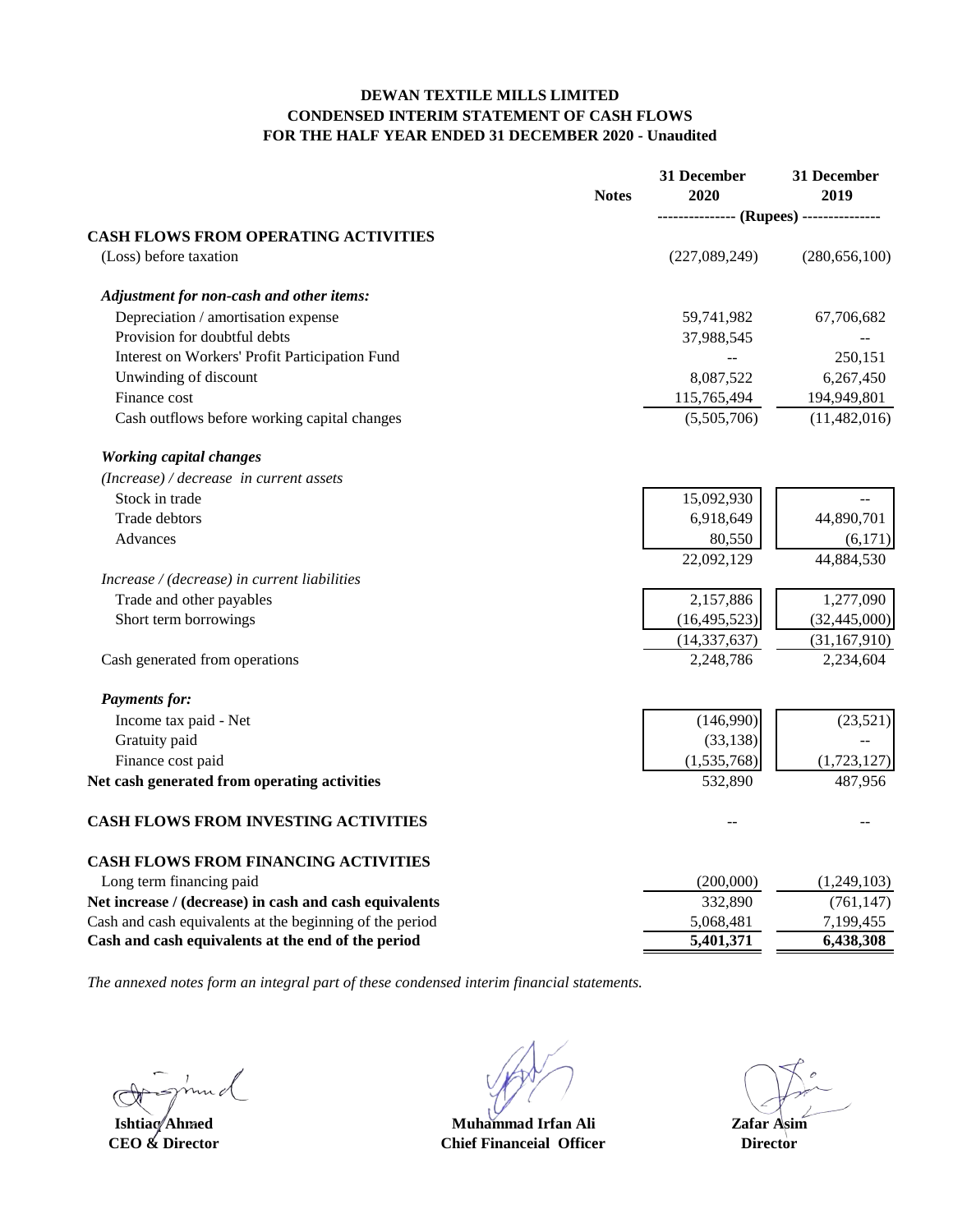#### **DEWAN TEXTILE MILLS LIMITED NOTES TO THE CONDENSED INTERIM FINANCIAL STATEMENTS FOR THE HALF YEAR ENDED 31 DECEMBER 2020 - Unaudited**

#### **1 STATUS AND NATURE OF BUSINESS**

Dewan Textile Mills Limited ('the Company') was incorporated in Pakistan on 16 April 1970 as a public limited company and is listed on the Pakistan Stock Exchange. The principal activity of the Company is manufacturing and sale of yarn. However, the Company has suspended its manufacturing operations since December 2015.

The geographical location and address of Company's business units including plant is as under:

- Company's registered office is located at Dewan Centre, 3-A Lalazar, Beach Hotel Road, Karachi.
- Company's production plant is situated at H/20 & H/26, S.I.T.E., Kotri, District Jamshoro, Sindh, Pakistan.

#### **2 GOING CONCERN ASSUMPTION**

The condensed interim financial statements of the Company for the period ended 31 December 2020 reflect that the Company has sustained a net loss after taxation of Rs.218.887 million (June 2020: Rs.606.778 million) and as of that date the Company's negative revenue reserves of Rs.4,806.943 million (June 2020: Rs.4,608.829 million) have resulted in negative equity of Rs.3,620.176 million (June 2020: Rs.3,401.289 million) and its current liabilities exceeded its current assets by Rs.4,799.407 million (June 2020: Rs.4,639.864 million) and total assets by Rs.3,330.767 million (June 2020: Rs.3,111.482 million). Further the Company's short term borrowing facilities have expired and not been renewed and the Company has been unable to ensure scheduled payments of liabilities due to the liquidity problems. Following course, majority of the lenders had gone into litigation for repayment of liabilities through attachment and sale of Company's hypothecated / mortgaged properties and one lender had also filed winding up petitions under section 301 of the Companies Act, 2017 as more fully explained in note 12.1 and note 12.2 to the annual financial statement. The Company has suspended its manufacturing operations since December 2015. These conditions indicate the existence of material uncertainty, which may cast significant doubt about the Company's ability to continue as a going concern, therefore, the Company may not be able to realize its assets and discharge its liabilities during the normal course of b i

The condensed interim financial statements has been prepared on going concern assumption as the Company approached its lenders for further restructuring of its liabilities, which is in process. Company is hopeful that such restructuring will be effective soon and will streamline the funding requirements of the Company which will ultimately help the management to resume the operations with optimum utilisation of production capacity. As the conditions mentioned in the foregoing paragraph are temporary and would reverse therefore, the preparation of condensed interim financial statement using going concern assumption is justified.

#### **3 BASIS OF PREPARATION**

**3.1** These condensed interim financial statements of the Company for the half year ended 31 December 2020 have been prepared in accordance with accounting and reporting standards as applicable in Pakistan for interim financial reporting. The accounting and reporting standards as applicable in Pakistan for interim financial reporting comprise of:

International Accounting Standard (IAS) 34, "Interim Financial Reporting", issued by the International Accounting Standards Board (IASB) as notified under the Companies Act, 2017: and

Provisions of and directives issued under the Companies Act, 2017.

Where the provisions of and directives issued under the Companies Act, 2017 differ with the requirements of IAS 34, the provisions of and directives issued under the Companies Act, 2017 have been followed.

- **3.2** These condensed interim financial statements do not include all the information and disclosures required in the annual audited financial statements, and should be read in conjunction with the Company's annual audited financial statements for the year ended 30 June 2020.
- **3.3** The figures included in the condensed interim statement of profit or loss and other comprehensive income for the quarters ended 31 December 2020 and 2019 and the notes forming part thereof have not been reviewed by the auditors of the Company, as they have reviewed the accumulated figures for the half years ended 31 December 2020 and 2019.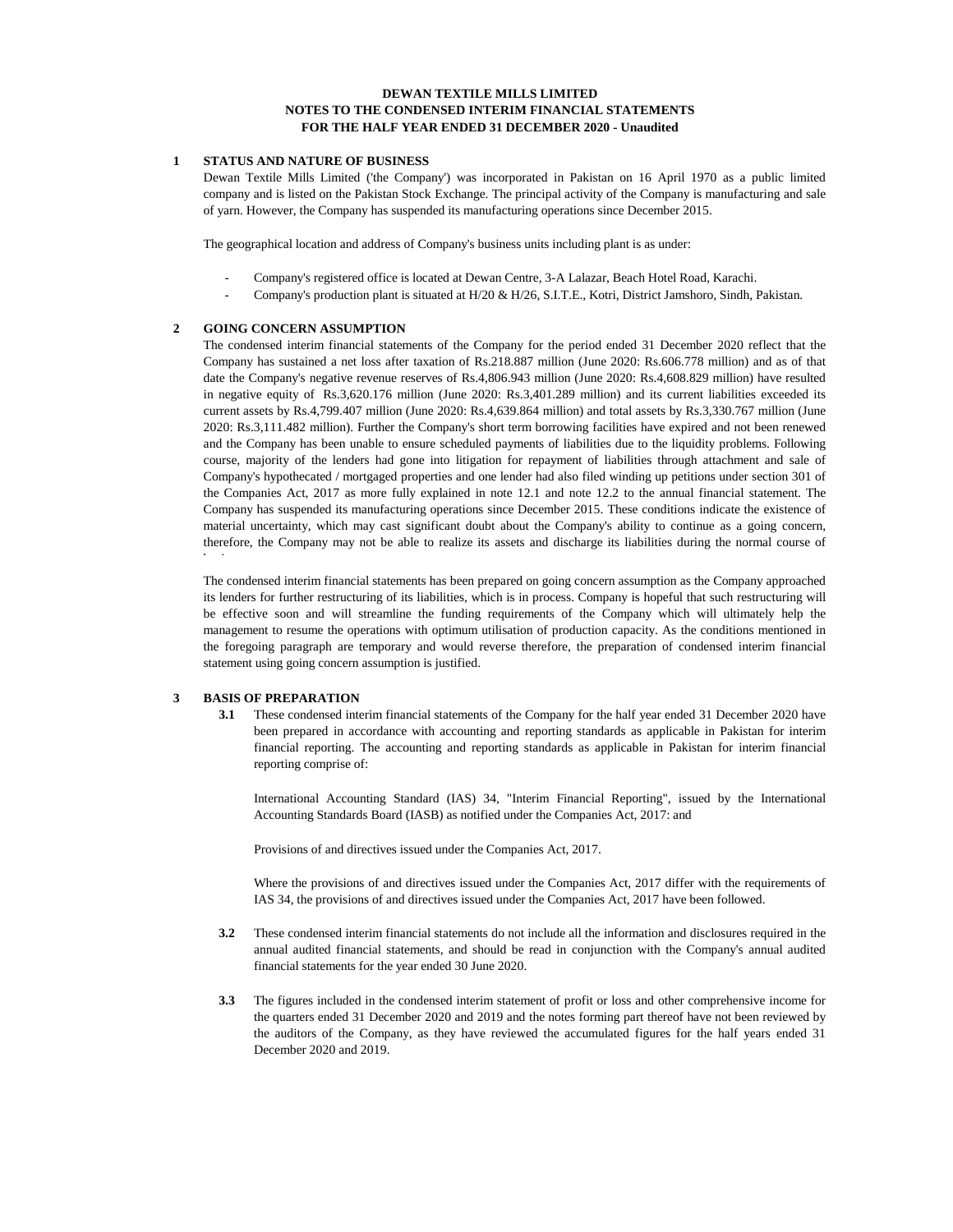#### **4 SIGNIFICANT ACCOUNTING POLICIES AND ESTIMATES**

The accounting policies and methods of computation adopted in the preparation of these condensed interim financial information are consistent with those applied in the preparation of annual audited financial statements of the Company for the year ended 30 June 2020.

#### **5 ACCOUNTING ESTIMATES, JUDGEMENTS AND FINANCIAL RISK MANAGEMENT**

The preparation of interim financial statements requires management to make judgements, estimates and assumptions that affect the application of accounting policies and the reported amounts. Actual results may differ from these judgements, estimates and assumptions.

Judgements and estimates made by the management in the preparation of these condensed interim financial statements are the same as those applied in the Company's annual audited financial statements for the year ended 30 June 2020.

The Company's financial risk management objectives and policies are consistent with those disclosed in the Company's annual audited financial statements for the year ended 30 June 2020.

|   |                                               | (Un-audited)                           | (Audited)       |
|---|-----------------------------------------------|----------------------------------------|-----------------|
|   |                                               | 31 December                            | 30 June         |
|   |                                               | 2020                                   | 2020            |
|   |                                               | -------------- (Rupees) -------------- |                 |
| 6 | <b>DEFERRED TAXATION</b>                      |                                        |                 |
|   | Credit balance arising due to:                |                                        |                 |
|   | - Accelerated tax depreciation                | 74,574,953                             | 77,063,824      |
|   | - Revaluation - Net of related depreciation   | 149,859,862                            | 158, 345, 188   |
|   | - Finance lease transactions                  | 5,164,471                              | 5,678,185       |
|   | Debit balance arising due to:                 |                                        |                 |
|   | - Staff gratuity                              | (14,713,959)                           | (14, 723, 569)  |
|   | - Provision for doubtful debts                | (158, 109, 408)                        | (147,092,730)   |
|   | - Provision for obsolete stock                | (14,625,061)                           | (14,625,061)    |
|   | - Provision for slow-moving stores and spares | (7,264,924)                            | (7,264,924)     |
|   | - Carried over (losses)                       | (610, 655, 080)                        | (699, 379, 617) |
|   |                                               | (575,769,146)                          | (641,998,704)   |
|   | Deferred tax asset not recognised             | 725,629,008                            | 800, 343, 892   |
|   |                                               | 149,859,862                            | 158, 345, 188   |

#### **7 CONTINGENCIES AND COMMITMENTS**

There is no material change in the contingencies and commitments since the last audited financial statements for the year ended 30 June 2020.

|   |     |                                                 |     | (Un-audited)                           | (Audited)       |
|---|-----|-------------------------------------------------|-----|----------------------------------------|-----------------|
|   |     |                                                 |     | 31 December                            | 30 June         |
|   |     |                                                 |     | 2020                                   | 2020            |
|   |     |                                                 |     | -------------- (Rupees) -------------- |                 |
| 8 |     | PROPERTY, PLANT AND EQUIPMENT                   |     |                                        |                 |
|   |     | Operating fixed assets                          | 8.1 | 1,446,322,356                          | 1,506,064,338   |
|   |     | Capital work-in-progress - At cost (Civil work) |     | 10,305,389                             | 10,305,389      |
|   |     |                                                 |     | 1,456,627,745                          | 1,516,369,727   |
|   | 8.1 | <b>Operating fixed assets</b>                   |     |                                        |                 |
|   |     | Opening net book value (NBV)                    |     | 1,506,064,338                          | 1,641,420,940   |
|   |     | Depreciation charged for the period / year      |     | (59,741,982)                           | (135, 356, 602) |
|   |     | Closing net book value (NBV)                    |     | 1,446,322,356                          | 1.506.064.338   |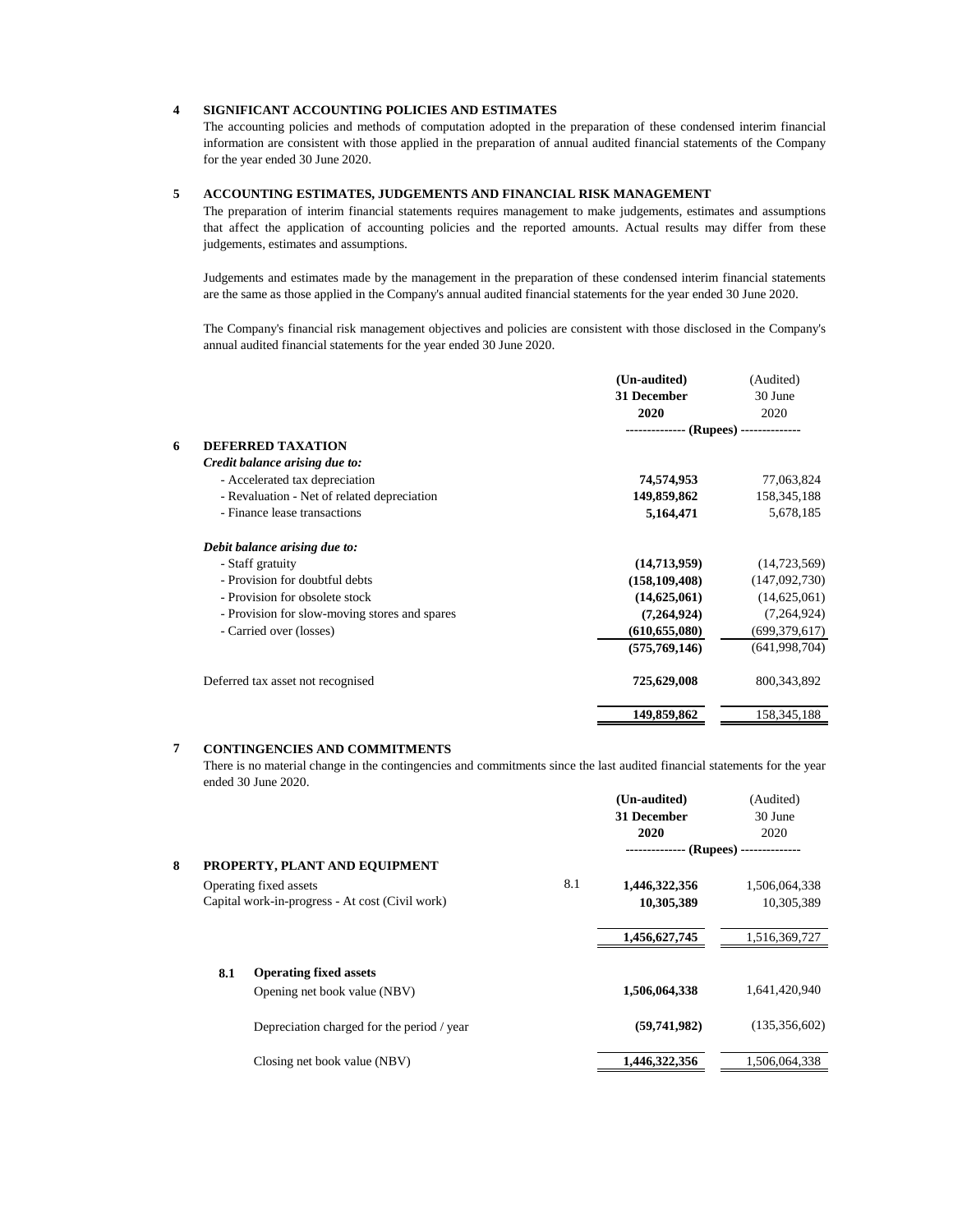#### **9 INVESTMENT IN AN ASSOCIATE COMPANY**

**9.1** Associate is an entity over which the Company has significant influence but no control. Company's investee company is considered to be its associate by virtue of common directorship and its ownership interest of 28.47% in investee company.

#### **9.2 Investment in Dewan Salman Fibre Limited - At equity method**

| Number of shares held             | 104,288,773 | 104,288,773 |
|-----------------------------------|-------------|-------------|
| Cost of investment (Rupees)       | 210,000,000 | 210,000,000 |
| Fair value of investment (Rupees) | 91,774,120  | 91,774,120  |
| Ownership interest                | 28.47%      | 28.47%      |

**9.3** Investment in associated company was made in accordance with the requirement of then effective Companies Ordinance, 1984. As the Company's share of losses exceed its interest in the associate, the Company has discontinued recognising its share of further losses. Market value is based on last available quoted price as of 19 February 2018.

#### **10 STOCK IN TRADE**

Entire stock of raw material and finished goods is pledged with the banks against the financing facilities obtained by the Company.

.

#### **11 FINANCE COST AND MARK-UP ACCRUED**

In addition to the non-provisioning of mark-up eligible for waiver as disclosed in annual financial statement for the year ended 30 June 2020, Company has not made the provision of mark-up for the period amounting to Rs.20.714 million (up to 31 December 2020: Rs.537.720 million) in respect of borrowings of certain banks who have not yet accepted the restructuring proposal. The management of the Company is quite hopeful that these banks will also accept restructuring proposal in near future. Had the provision been made the loss for the period would have been higher by Rs.20.714 million and accrued mark-up would have been higher and shareholders' equity would have been lower by Rs.537.720 million. The said non-provisioning is departure from the requirements of IAS 23 - 'Borrowing Costs'.

|    |                                      |          | (Un-audited)                           | (Un-audited)    |
|----|--------------------------------------|----------|----------------------------------------|-----------------|
|    |                                      |          | 31 December                            | 31 December     |
|    |                                      |          | 2020                                   | 2019            |
|    |                                      |          | -------------- (Rupees) -------------- |                 |
| 12 | (LOSS) PER SHARE - Basic and diluted |          |                                        |                 |
|    | (Loss) after taxation                |          | (218, 887, 498)                        | (271, 017, 565) |
|    |                                      |          |                                        |                 |
|    |                                      |          | -------- (Number of shares) --------   |                 |
|    | Weighted average number of shares    |          | 46,064,609                             | 46,064,609      |
|    | (Loss) per share - Basic and diluted | (Rupees) | (4.75)                                 | (5.88)          |

#### **13 TRANSACTIONS WITH RELATED PARTIES**

Related parties include associated group companies, directors, executives, key management personnel and staff retirement funds. Material transactions and balances with related parties incurred during the period consisted of payment of contribution to Staff provident fund of the Company amounting to Rs.46,176/- (December 2019: Rs.23,088/-).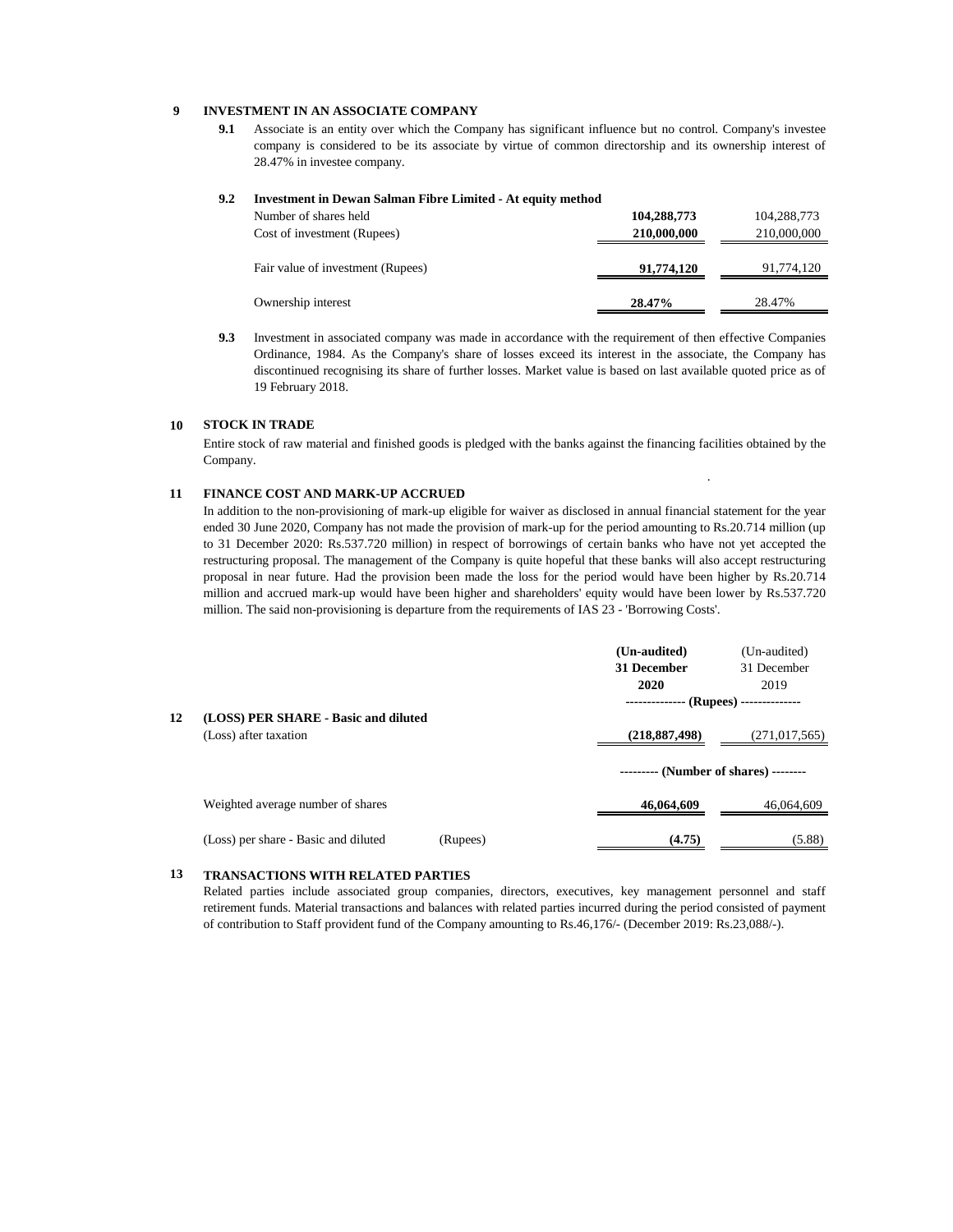#### **14 FINANCIAL RISK MANAGEMENT AND FINANCIAL INSTRUMENTS 14.1 Financial risk factors**

The Company is exposed to the credit risks, liquidity risks and market risks (including currency rate risk and other price risk) from its use of financial instruments.

The Company's Board of Directors has overall responsibility for the establishment and oversight of the Company's risk management framework. The Board of Directors is responsible for developing and monitoring the Company's risk management policies.

The Company's objective in managing risk is the creation and protection of shareholders value. The Company's risk management policies are established to identify and analyse the risk faced by the Company, to set appropriate risk limits and controls, and to monitor risks and adherence to limits. Risk management policies and systems are reviewed regularly to reflect changes in market conditions and the Company's activities. The Company aims to develop a disciplined and constructive control environment in which all employees understand their roles and obligations.

The Board of Directors reviews the adequacy of the risk management framework in relation to the risks faced by the Company.

There have been no changes in the risk management policies during the period, consequently these condensed interim financial statements do not include all the financial risk management information and disclosures required in the annual financial statements.

#### **14.2 Fair value hierarchy**

Fair value is the amount that would be received to sell an asset or paid to transfer a liability in an orderly transaction between market participants at the measurement date. The carrying values of all financial assets and liabilities reflected in the financial statements approximate their fair values.

The fair value hierarchy has not been presented in these financial statements, as the Company does not hold any such financial instrument in its portfolio.

#### **15 CORRESPONDING FIGURES**

In order to comply with the requirements of International Accounting Standard 34 "Interim Financial Reporting", condensed interim statement of financial position has been compared with the balances of annual financial statements, whereas condensed interim statement of profit or loss, statement of cash flows and statement of changes in equity have been compared with the balances of comparable period of immediately preceding financial year.

#### **16 DATE OF AUTHORISATION FOR ISSUE**

These condensed interim financial statements were authorised for issue on 22nd February, 2021 by the Board of Directors of the Company.

#### **17 GENERAL**

Figures have been rounded off to the nearest rupee.

**CEO & Director Ishtiaq Ahmed**

**Muhammad Irfan Ali Zafar Asim Chief Financeial Officer Director**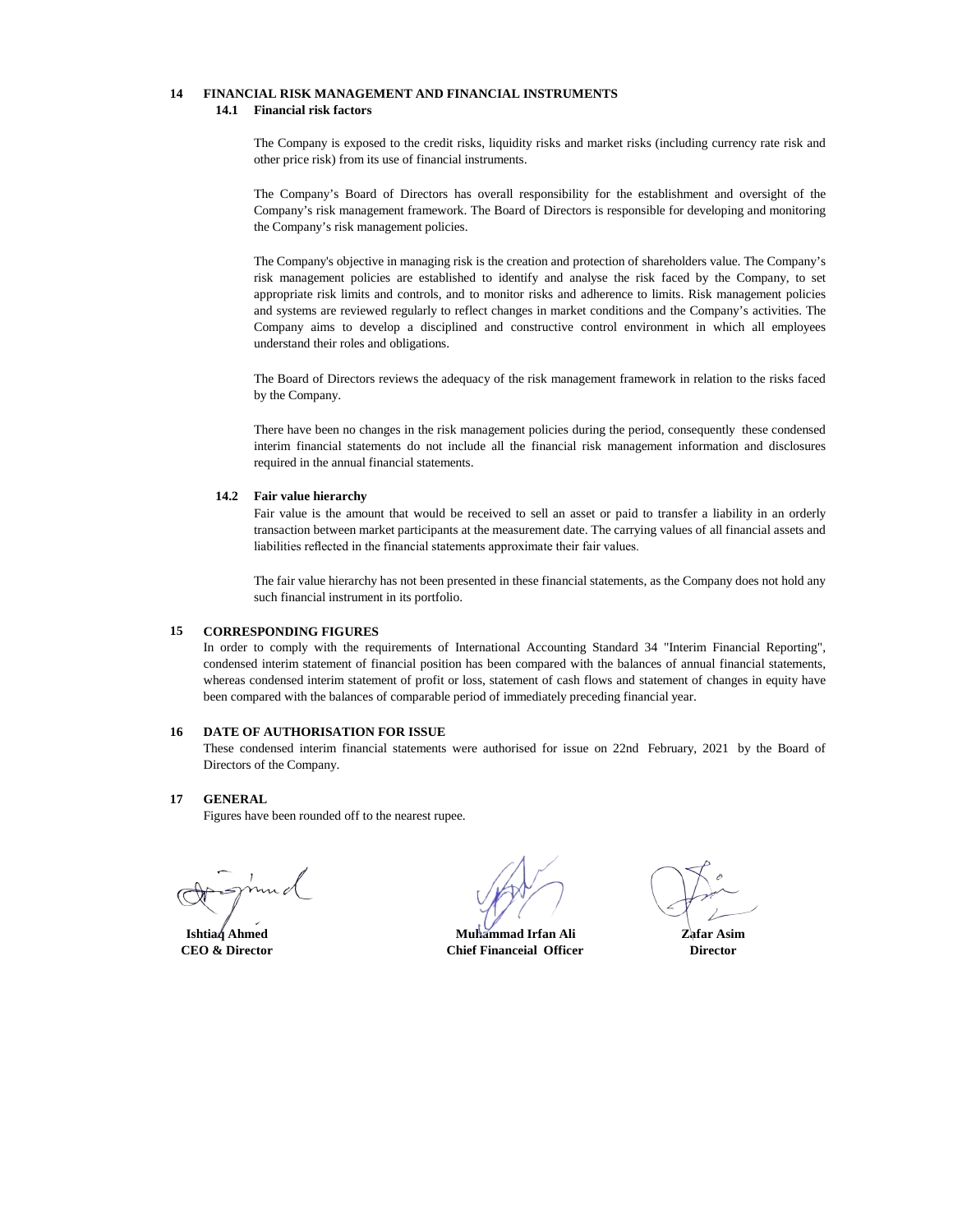## ڈائر یکٹرزر پورٹ

شروع کرتا ہوں اللہ تعالیٰ کےنا م ہے جو بڑامہر با ن اورنہایت رحم والا ہے اگرتم شکرا داکر و گےتو میںتم پر (نعمتو ں میں )ضر وراضا فہ کروں گا (القر آن )

آپ کی کمپنی کے بورڈ آف ڈائر یکٹرز 31 دسمبر 2020 کو ختم ہونے والی ششاہی کے لئے کپینیزا یکٹ 2017ء کے کیکش 237اور سکیو رٹیز اینڈ ایکچینج میشن<del>آ</del> ف پا کسان کے جاری کر دہ کوڈ آف کار پوریٹ گورنٹس کی تقمیل کرتے ہوئے غیر میعادی عبوری**،**الیاتی حسابات پیش کرنے پرخوشی محسو*ں کر د*یے تيں۔

|                 | مملین کاری(فیکٹر ڈیٹد)<br>مسلمان                  |
|-----------------|---------------------------------------------------|
| (روپے)          | زیر جائز ہسال کے دوران مالیاتی متائج درج ذیل ہیں: |
| 18,905,000      | فروخت(صافي)                                       |
| (80, 179, 154)  | فروخت كي لاگت                                     |
| (61, 274, 154)  | غام خساره                                         |
| (2,828,204)     | آپریڈنگ اخراجات                                   |
| (64, 102, 358)  | أيريننگ خباره                                     |
| (123, 853, 016) | مالياتي لاگت                                      |
| (39, 133, 875)  | ديگراخراجات                                       |
| (227,089,249)   | قبل ازقيكن خساره                                  |
| 8,201,751       | محصولات                                           |
| (218, 887, 498) | بسدا زنگمن خساره                                  |

اس سال بھی کمپنی کی صافی پیدا دار می فروخت پیدا دار معطل ہونے کی دی<sub>ھ</sub> ہے صفر رہی ۔ مالیاتی حسابات میں نظر آنے والی فروخت دراصل ہ<u>ا</u> رن اسٹا ک کی فروخت ہے۔ کمپنی نے وقتی طور پر دسمبر 2<u>01</u>5ء سے اپنی پیداوار کے *عمل کو معطل کر*دیا ہے جوکہ صنعت میں نا مساعد مشکلات، مار کیٹ میں طلب کی کی اور کام چلانے کے لیےسر مابیہ میں کماکی دیہ ہے ۔

سمپنی کےآ ڈیٹرز نے آپریشن کی بندش بقر ضدحات کی تشطوں کیا دائیگیا ور مارک اپ ہے متعلق غیر عدم فراہمی اورمشکوک قرضوں کے لئے فراہمی جوکہ ان کی جائز ہ رپورٹ میں بیان کیا گیا ہے ، کے باعث متعقبل کی تشویش ہے متعلق اپنی جائز ہ رپورٹ میں منفی نتیجہ کا اظہار کیا ہے ۔مجموعی عبوری مالی بیانا ت تشویش کااظہارکرتے ہوئے تیار کیئے گئے ہیں کیونکہ کمپنی نے اپنے قرض دہند گان سےاپنی ذمہ داریوں کی مزید تنظیم نو کے لئے رابطہ کیاہے جوکہ جاری ہے۔انتظامیہ کوامید ہے کہ جلد ہی اس طرح کی نظر ثانی کوحتمی شکل دےدی جائے گی جس ہے کمپنی پئے آپریشنز دوبارہ شروع کر سکے گی ۔ انتظامیہ خجارتی فرضوں کی دھو لی کامسلسل جائز ہلیتی ہےاورای کے مطابق پر وویژنز بنائے جاتے ہیں۔